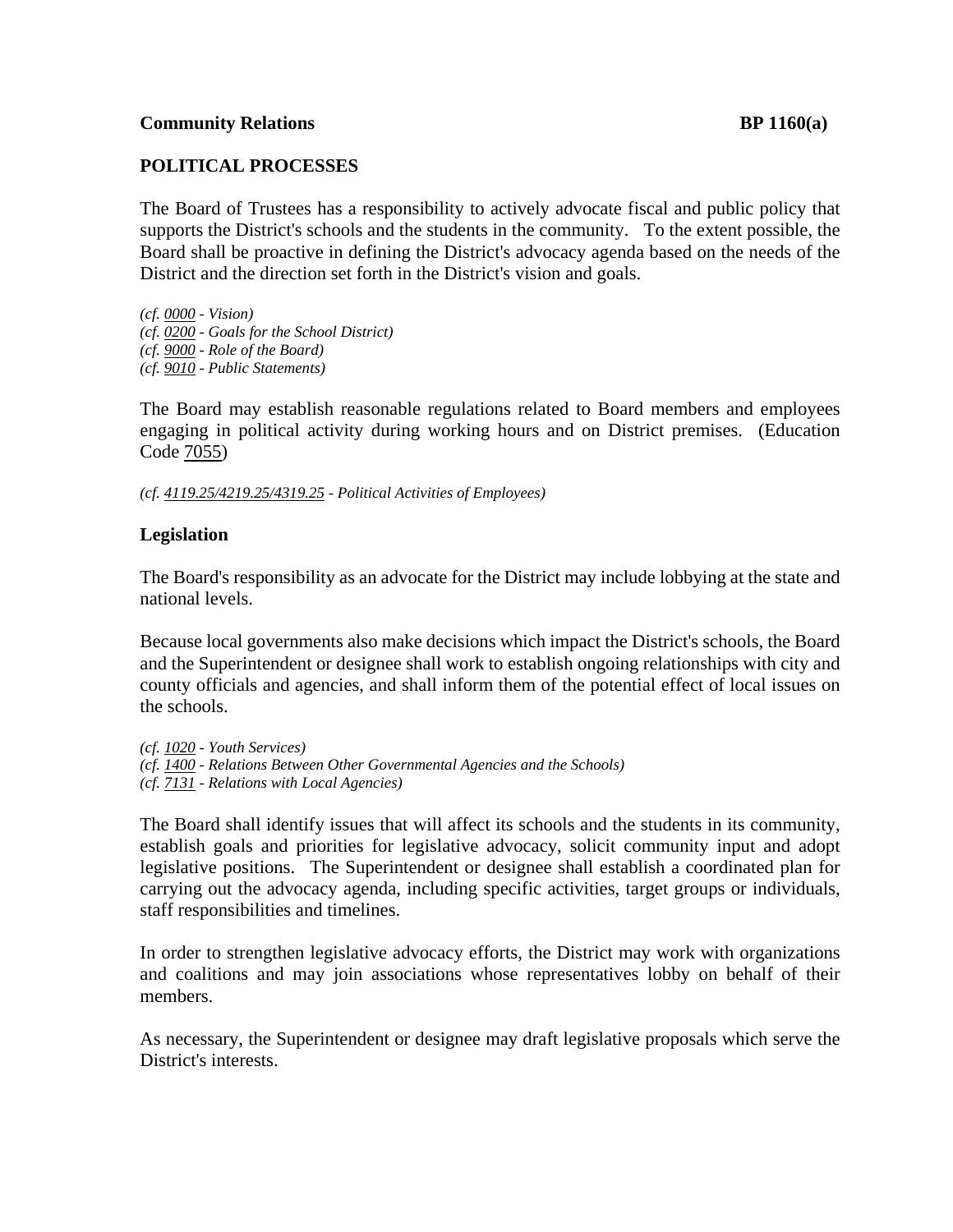# **POLITICAL PROCESSES** (continued) BP 1160(b)

The Board may provide fair and impartial information about legislative issues affecting schools and students and shall inform the community about its legislative advocacy activities. However, the Board shall not urge the public to lobby the legislature on behalf of the District.

*(cf. 1100 - Communication with the Public) (cf. 1112 - Media Relations)* 

## **Ballot Measures/Candidates**

The Board may study the potential effect of ballot measures on the District's schools. Any Board discussion of the effect of such measures shall include an opportunity for Board members, staff and members of the public to speak on all sides of the issue. Following such study, the Board may adopt positions in support of or in opposition to ballot measures of importance to education.

The Board's positions shall be publicized only through normal District procedures for reporting Board actions and in a manner that does not attempt to influence voters.

*(cf. 9323 - Meeting Conduct)* 

No District funds, services, supplies or equipment shall be used to urge the support or defeat of any ballot measure or candidate, including any candidate for election to the Board. (Education Code 7054)

District resources shall not be used to disseminate campaign literature or to purchase advertisements, bumper stickers, posters or similar promotional items that advocate an election result.

### *(cf. 1325 - Advertising and Promotion)*

The Superintendent or designee may use District resources to provide students, parents/guardians and community members with fair and impartial information related to ballot measures, including information about the impact of ballot measures on the District. (Education Code 7054)

In preparing or distributing such information, the Superintendent or designee shall ensure that the totality of the circumstances, including language, style, tenor and timing, does not expressly advocate passage or defeat of a measure or candidate.

The Superintendent or designee may research, draft and prepare a bond measure or other initiative for the ballot, but shall not use District resources to secure signatures in order to qualify the measure for the ballot.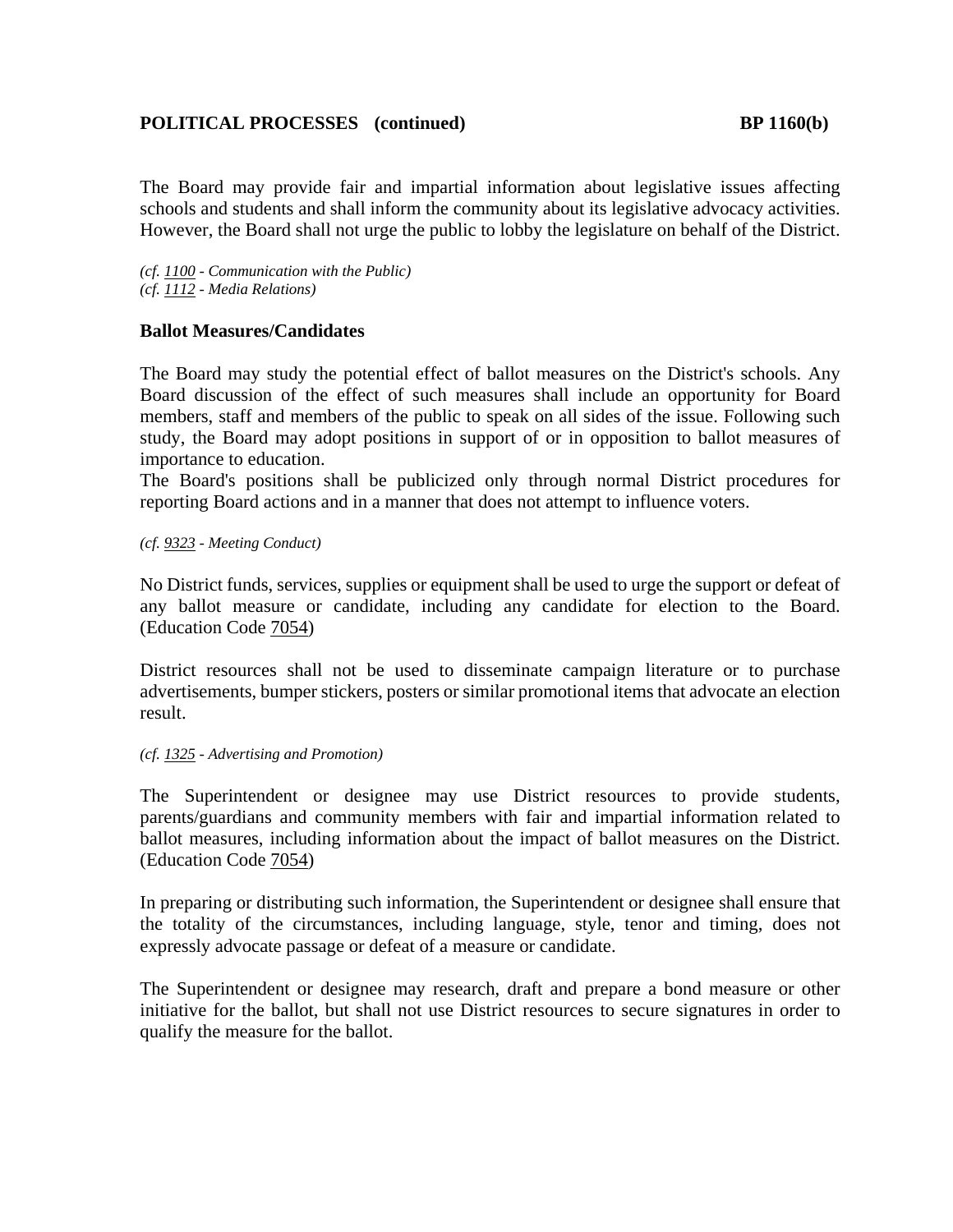# POLITICAL PROCESSES (continued) BP 1160(c)

Upon request, Board members and District administrators may appear at any time before a citizens' group to explain why the Board called for an election on a bond measure and to answer questions. (Education Code 7054.1)

If the presentation occurs during working hours, the District representative shall not urge a citizens' group to vote for or against the bond measure.

For informational purposes, the Superintendent or designee may conduct a poll related to a ballot issue. Such a poll shall not advocate a particular position on the issue.

## **Legal Advocacy**

The Board recognizes that some issues are more appropriately addressed judicially rather than legislatively. When a legal issue is likely to set a state or national precedent, the District may join with other Districts or parties in order to challenge the issue through litigation or other appropriate means.

*(cf. 9124 - Attorney)* 

## **Political Forums**

Forums on political issues may be held in District facilities as long as the forum is made available to all sides of the issue on an equitable basis. (Education Code 7058)

*(cf. 1330 - Use of School Facilities)* 

*Legal Reference: (see next page)*